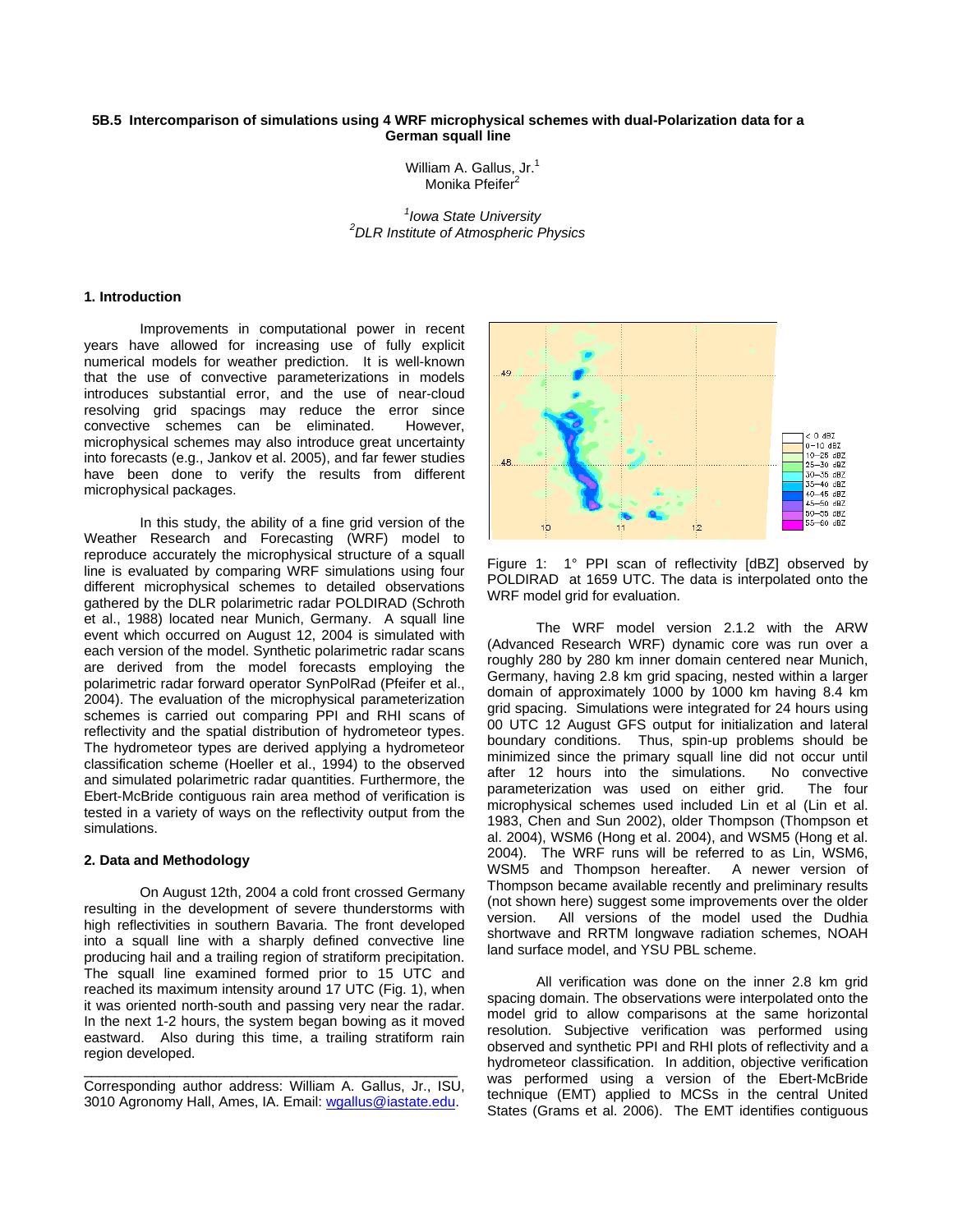rainfall areas (CRAs) which can be used to determine displacement errors within models. The EMT was applied at 18 UTC assuming no temporal error in the simulations, and also applied accounting for temporal errors.

#### **3. Results**

When the EMT was applied at 18 UTC to each simulation (Table 1), it found that only WMS6 did not have a high bias in the number of points with positive reflectivity values. Lin and WSM5 both were the worst with a roughly 60% overestimate of the number of points. Average observed reflectivities in the domain were around 5.6 dBZ, but were 9.0 in WSM6, 11.6 in Thompson, 13.2 in Lin, and 14.0 in WSM5. These results suggest all of the schemes produce too much reflectivity. However, the maximum values at any grid point at 18 UTC were relatively close to those observed. The observed maximum at this time was 48.7 dBZ, with all schemes having a minor overestimation, the worst being Thompson with 53.7.

|            | Obs  | Lin   | WSM6 | WSM <sub>5</sub> | Thomp   |
|------------|------|-------|------|------------------|---------|
| points     | 3758 | 5935  | 3727 | 5758             | 4477    |
| ave        | 5.61 | 13.15 | 9.03 | 13.96            | 11.55   |
| max        | 48.7 | 51.0  | 49.1 | 49.9             | 53.7    |
| corr       |      | .031  | .392 | $-0.06$          | $-209$  |
| <b>ETS</b> |      | .139  | .188 | .090             | $-.040$ |

Table 1: Total number of points with reflectivity above 0, average and maximum reflectivity (dBZ), correlation coefficient and ETS for the 4 model runs at 18 UTC.

Correlation coefficients were near zero or negative for all schemes but the WSM6, which did suprisingly well at 18 UTC, having a value of .392. The best Equitable Threat Score (ETS) for all reflectivity above zero in the entire domain was for WSM6. Thompson scored the worst.

Using 25 dBZ as the threshold for which the EMT scheme determines its CRAs (Table 2), Lin best depicted the squall line, with an overestimate of integrated reflectivity of around 20%. By contrast, the overestimates exceeded 90% for WSM6 and 250% for WSM5 and Thompson. These results suggest far too much reflectivity above 25 dBZ was present in those schemes. Displacement error was smallest, however, in WSM6, around 30 km to the NNW. For Lin, it was 55 km to the ENE, WSM5 was 65 km to the NE, and for Thompson, 80 km to the NNW. Thus in all runs, there was a tendency at this time to show too much reflectivity north of the main squall line. The worst RMS errors prior to accounting for displacement error were in Thompson, consistent with its high bias for reflectivity. The best RMS errors were in WSM6. After accounting for displacement error, Lin had the least RMS error, while Thompson still had the most. Lin also showed a dramatic shift in the correlation coefficient as displacement was taken into account. It had the worst correlation prior to shifting the CRA, and the best afterwards, a value of .668. This result suggests that the forecasted reflectivity structure was very good but a displacement error was present. An error decomposition provided by the EMT agrees with this analysis. It suggests the worst displacement error was present in Lin. The

|            | Obs  | Lin    | WSM6     | WSM <sub>5</sub> | Thomp   |
|------------|------|--------|----------|------------------|---------|
| Int-dBZ    | 3.77 | 4.42   | 7.36     | 13.76            | 14.35   |
| Disp-E     |      | .45    | $-.08$   | .42              | $-.19$  |
| Disp-N     |      | .20    | .25      | .50              | .76     |
| RMS-orig   |      | 26.4   | 20.7     | 26.4             | 27.4    |
| RMS-shift  |      | 12.4   | 16.2     | 17.3             | 22.2    |
| Corr-orig  |      | $-604$ | $-0.032$ | $-.482$          | $-.435$ |
| Corr-shift |      | .668   | .410     | .538             | .143    |
| Err-Disp   |      | 544.3  | 165.2    | 397.7            | 255.4   |
| Err-Vol    |      | 16.1   | 34.6     | 105.4            | 100.9   |
| Err-Patt   |      | 137.2  | 226.5    | 193.7            | 392.5   |

Table 2: CRA analysis results at 18 UTC for all 4 model runs. Int-dBZ is the integrated reflectivity (x10<sup>3</sup> dBZ  $km^2$ ), Disp-E and –N are displacements in degrees of latitude (N) or longitude (E), RMS and Corr are the root mean square error and correlation coefficients before and after shifting the CRA to account for displacement error. Error decompositions are shown for displacement (Disp), volume (Vol) and pattern (Patt).

smallest displacement error was in WSM6, which also had the smallest total error. Total errors were much larger and relatively similar in the other 3 runs. Pattern errors were responsible for most of the error in WSM6 and Thompson, while displacement errors dominated Lin and WSM5. Overall, the 18 UTC verification generally suggests WSM6 performed the best at this time. It would be difficult to say which of the other three performed the worst.

Because timing errors can be responsible for problems as well in the forecasts, the EMT was also applied to the simulations allowing for a small shift in the timing of key events in the evolution of the squall line. In particular, the verification was performed at the time when the system was intense near Munich, and at a time when the system had a well-developed stratiform region. Regarding the comparison of peak convective organization, only WSM6 seemed to have the correct timing for when the squall line was intense and oriented north-south around 17 UTC. The other three schemes produced squall lines that developed too quickly, passing the Munich area around 16 UTC instead of 17 UTC. Figure 2 shows the reflectivities in the four model runs at the times their depictions best matched the 1659 UTC observations (Fig. 1). Nonetheless, considering this was 16 hours into the forecast, the one hour error seems relatively minor.

For the entire domain at the time of best convective line structure (Table 3), all 4 model versions underestimated the number of points with reflectivity. The average reflectivities in the domain were much closer to the observed value than in the 18 UTC analysis, with WSM5 and WSM6 having small overestimates (by less than 10%) and Lin and Thompson having slightly larger underestimates (12-18%). Maximum reflectivity observed was 52.0 dBZ, and all 4 model versions underestimated this, with values between 48 and 50 dBZ. Correlation coefficients were between .37 (Thompson) and .56 (WSM5). ETS values were highest for WSM6 and WSM5, with Lin only slightly lower. At this time, it would be difficult to state which scheme worked best, but the Thompson clearly performed the worst.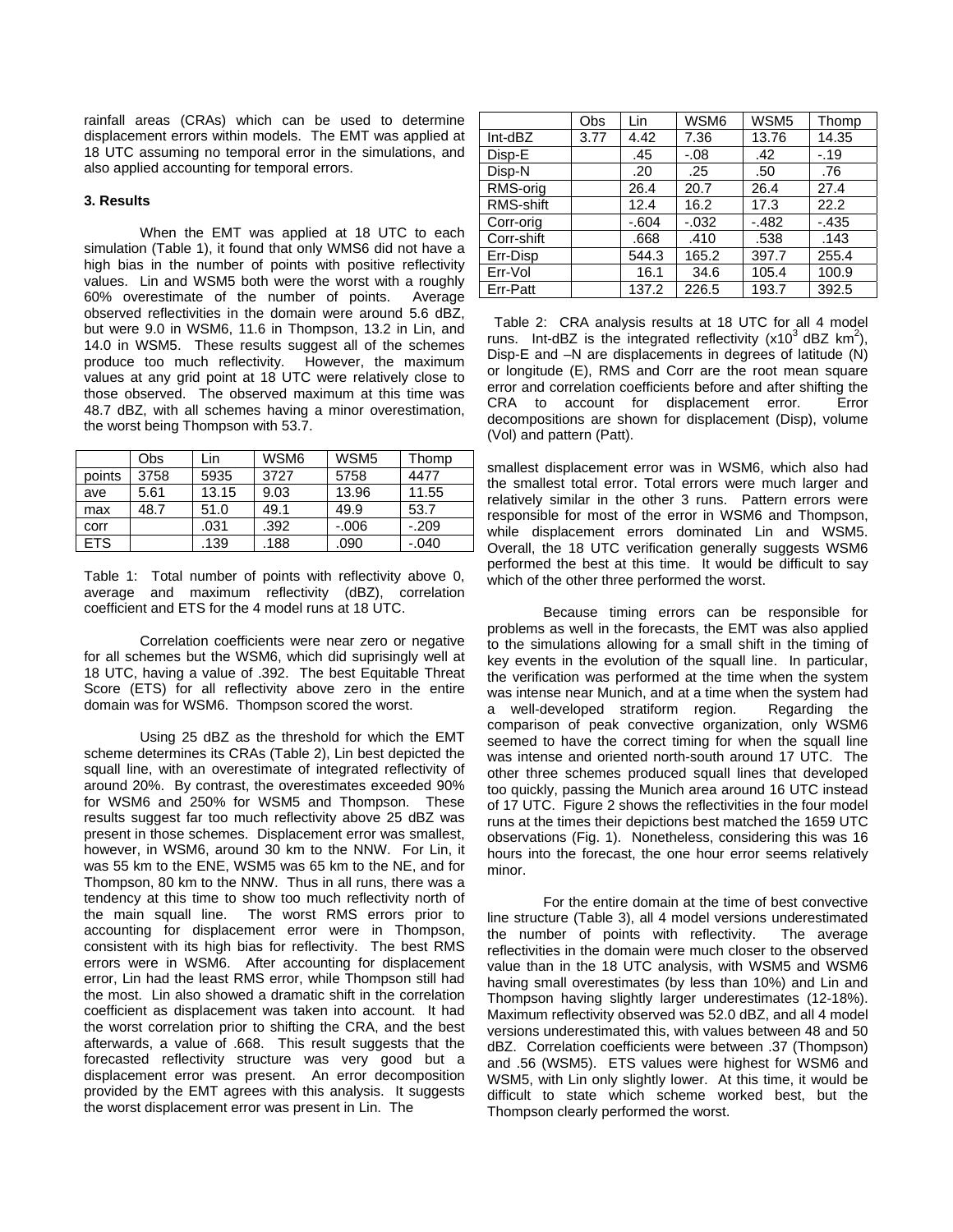

Figure 2: Simulated reflectivity for a) Lin, b) WSM6, c) WSM5, and d) Thompson, using scale shown in Fig. 1.

Regarding CRAs at that time, all models overestimated the areal coverage of reflectivity above 25 dBZ. Considering that all models underestimated the areal coverage of any positive reflectivity within the full domain, this implies the models are aggressive at producing relatively high reflectivity values, but lacking in lighter reflectivity areas at this time. Displacement errors were much smaller in all four runs, which makes sense since the temporal error was subjectively accounted for by choosing times when the model output best resembled the observations. In all cases the displacements were less than 27 km. Changes in RMS error and correlation coefficient after accounting for the displacement error were much smaller than at 18 UTC for a similar reason. The best RMS errors were present in WSM6 and WSM5. The best correlation coefficients were in WSM5. In all 4 cases, pattern errors were by far the biggest contributor to the total error, and the total error was smallest in WSM5 and largest in Thompson. A sensitivity test was performed for the model data at these times to determine what role the reflectivity threshold parameter played in the EMT results. In a test using 30 dBZ instead of 25 dBZ, noticeable changes occurred in some parameters for some model runs but the changes were not substantial enough to change the results described above.

A stratiform region was well-developed in the radar data by 19 and 20 UTC (Fig. 3). In the model simulations, its evolution was dependent on the microphysical scheme used (Fig. 4). Subjectively, the best agreement with observations in the general location of the stratiform rain took place at 20 UTC in Thompson and WSM5, and at 19 UTC in Lin. In WSM6, the best agreement was between the 20 UTC model output and 19 UTC observations, implying a lag in development in the model. None of the model runs showed as much organization to the stratiform region as observations indicated. For the entire domain at the time of best depiction of a stratiform region, the areal coverage of positive reflectivity evidenced very different trends compared to the areal coverage at time of maximum intensity of the convective line. All 4 model versions had a low bias in the total number of points with positive reflectivity, with the smallest underestimate of around 13% in Lin, and the worst being almost 50% in Thompson. Average reflectivities, however, were too high in all runs except Thompson, but even in Thompson, the underestimate of average reflectivity, around 30%, was less than the underestimate of areal coverage. These trends suggest that all of these microphysical schemes fail to produce large enough areas of low reflectivity, and continue to show too many areas of

|            | Obs  | Lin  | WSM6 | WSM <sub>5</sub> | Thomp |
|------------|------|------|------|------------------|-------|
| points     | 3437 | 2388 | 2620 | 2811             | 1899  |
| ave        | 5.90 | 5.23 | 6.15 | 6.22             | 4.95  |
| max        | 52.0 | 48.7 | 48.7 | 49.9             | 47.7  |
| corr       |      | .489 | .530 | .556             | .368  |
| <b>ETS</b> |      | .287 | .314 | .312             | .168  |

Table 3: Total number of points with reflectivity above 0, average and maximum reflectivity (dBZ), correlation coefficient and ETS for the 4 model runs at the time of best subjective agreement of forecast to 17z observations.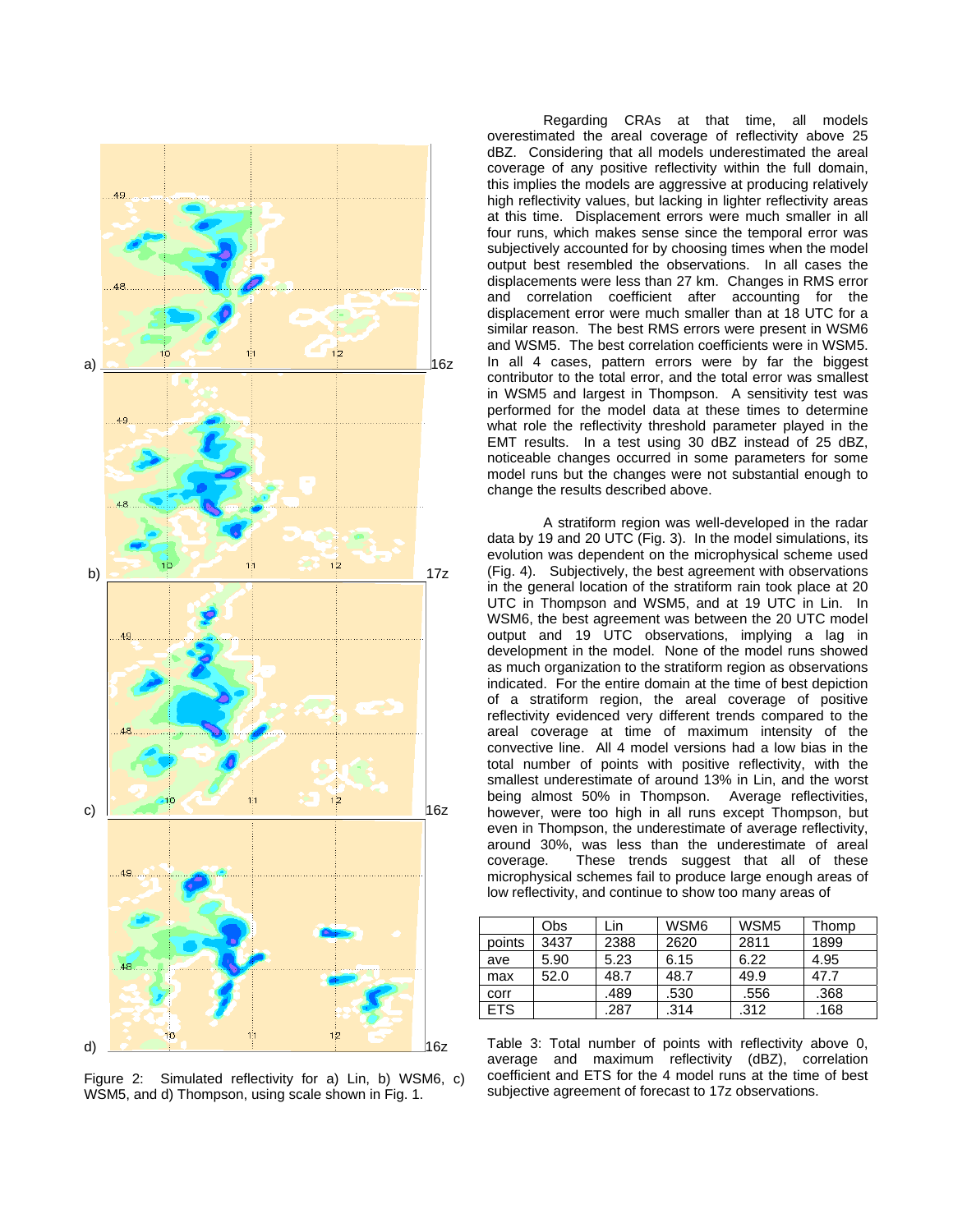

Figure 3: Reflectivity values and histograms of occurrence frequency from Munich radar at 1906 UTC (top) and 2007 UTC (bottom).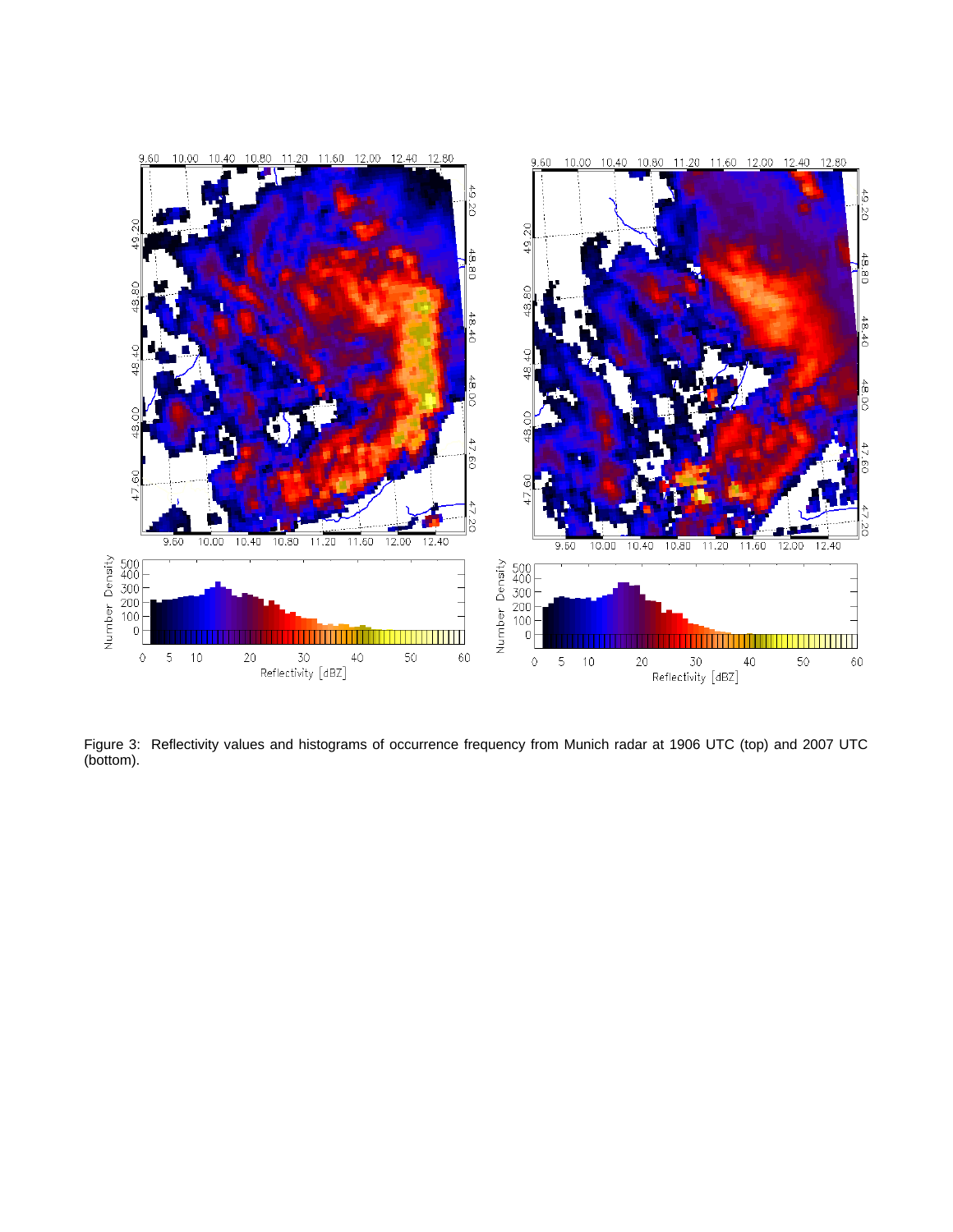

Figure 4: Simulated reflectivity for Lin at 19 UTC (upper left), and WSM6 (upper right), WSM5 (lower left) and Thompson (lower right) at 20 UTC, along with histogram of frequency of occurrence of reflectivity values.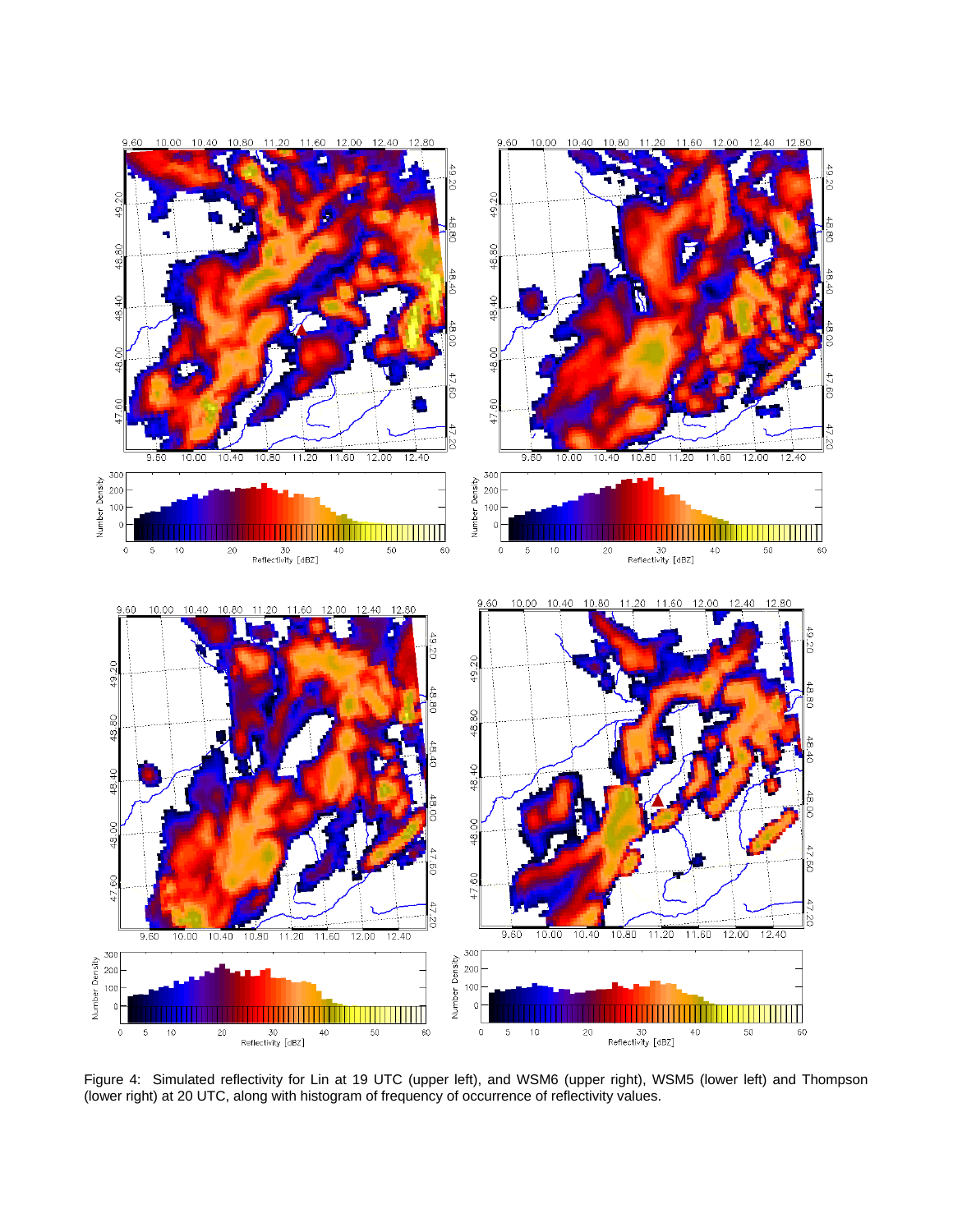

Figure 5: RHI scans of observations (upper left), Lin (upper right), WSM6 (middle left), WSM5 (middle right) and Thompson (bottom).

moderately high reflectivity. A comparison of histograms in Figs. 3 and 4 show that the models depict too little coverage of reflectivities below roughly 20 dBZ and too much coverage above. Peak reflectivities, however, are less than the observed value in all runs except Lin. The best correlation coefficient, .438, occurs in WSM6. Other correlation coefficients are much smaller, ranging from .258 in Lin to .124 in Thompson. ETSs behave similarly. For the full domain at these times, Thompson seemed to have the worst scores in general. No one scheme stood out as best.

For the CRAs identified at this time, all runs continued to overestimate the area of reflectivity above 25 dBZ. Northward displacements exist in all 4 runs, with significant eastward displacements in all but the WSM5.

The eastward displacements might suggest that the model versions failed to develop enough stratiform rainfall to the rear of the system. The best displacement error was around 20 km to the NNE in Thompson. The worst was around 45 km to the NE in Lin. The smallest RMS errors occurred in WSM5, around 11.65 after accounting for displacement error. The worst error was present in Lin, around 17.31. All correlation coefficients were negative prior to shifting the CRA; after the shift, the WSM5 value improved to .367 while the other runs had more modest improvements to around 0. Pattern errors dominated the error decomposition in all runs, but were relatively less severe in WSM5.

Errors were also apparent in the RHI (rangeheight in dicator) scans of the simulated reflectivities (Fig. 5). These images were created around 18 UTC by taking vertical cross-sections through the systems at a point where the convective line subjectively appeared to be most intense. All runs seemed to have too much water mass at high levels in the stratiform regions, although the problem was less severe with Lin. Lin and Thompson had too much high reflectivity at upper levels ahead of the main convective line. All schemes except Lin also had too much reflectivity at low levels in the stratiform region. The bright band behind the line was too intense in all cases except Lin, where it was a little too weak. The too intense bright band is especially noticeable in WSM5. Within the convective line region, Lin was too weak with reflectivity in both the rain and ice regions, WSM6 was too weak aloft but acceptable in the rain region, Thompson was too intense aloft and WSM5 agreed best with observations. Both Lin and Thompson incorrectly depicted a bright band in this region. Overall, Lin seemed to best capture the structure of the reflectivity, despite having an incorrect depiction of a convective cell ahead of the line at high levels. It was the only run that came close to showing the reflectivity structure correctly behind the convective line.

Dual-polarization radar can be used to diagnose the hydr ometeor species present in the data, and therefore, this radar offers one of the few ways available to verify qualitatively the mixing ratio contents of different species produced by microphysical schemes. Figure 6 shows the hydrometeor species dominating in the observations and each of the 4 model runs. Lin, WSM6, and Thompson show the same general trends, but in all 3 cases, far more graupel is produced than is present in the radar data. The only run without this problem is WSM5, which does not include a graupel classification. It should be noted that the T-matrix scattering code used by SynPolRad simulates attenuation, and as with any radar, incorrect hydrometeor classifications may result in bright band regions or areas with strong attenuation, such as the area just behind the convective line. Anomalous depiction of wet and dry hail in Fig. 6 near the stratiform bright band area and the heavy rain of the convective line can be seen. None of the model runs depicts the heavy rain that the radar data shows just ahead of the main convective core, instead showing all heavy rain to lie behind it.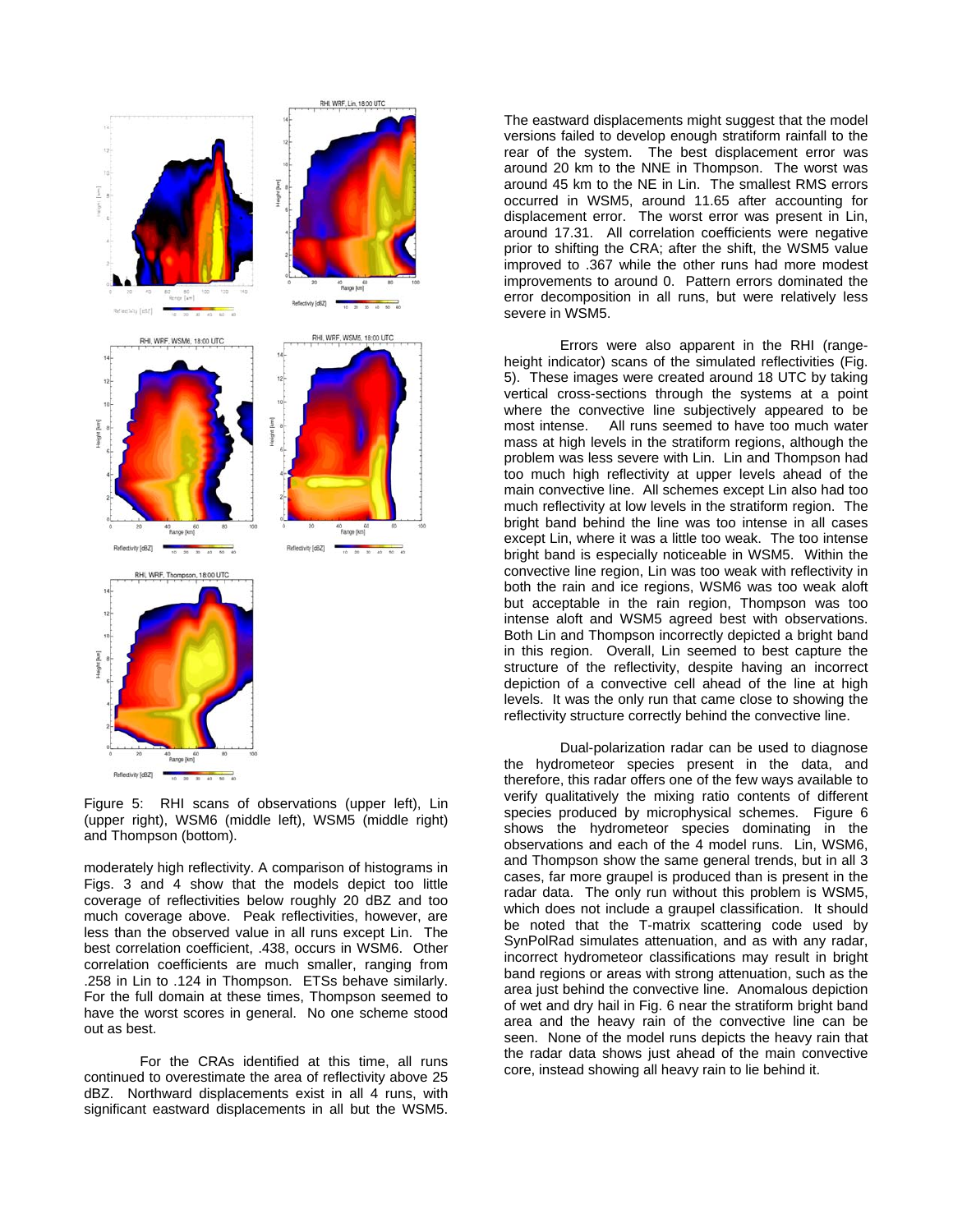# **4. Summary and Conclusions**

Four high resolution WRF simulations using different microphysical schemes were compared with detailed observations of a German squall line gathered by the DLR polarimetric radar POLDIRAD. Synthetic polarimetric radar scans were derived from the model forecasts employing the polarimetric radar forward operator SynPolRad. The evaluation of the microphysical parameterization schemes was carried out comparing PPI and RHI scans of reflectivity and the spatial distribution of hydrometeor types.

All microphysical schemes were found to share some pro blems. For instance, all resulted in runs that had too little areal coverage of reflectivity early in the development of the convective line, but quickly produced too intense reflectivities on average throughout the domain. At all times evaluated, all runs seemed to produce too many areas with intense reflectivity (generally over 25 dBZ) and not enough areas with light reflectivity. All runs overestimated reflectivity in the stratiform portion of the system as it matured. The hydrometeor classification scheme also showed that all runs that included a graupel classification incorrectly depicted graupel as the dominant hydrometeor aloft throughout the system when snow was the dominant observed hydrometeor.

Other deficiencies affected a subset of the microphy sical schemes. Bright bands were incorrectly shown within the convective lines of the Lin and Thompson runs. Reflectivities within ice were too small in the convective lines of the Lin and WSM6 runs, but too large in the Thompson run. Reflectivities within the convective rain region were too small in the Lin run. All runs except Lin had too much reflectivity in the stratiform anvil. The bright band was overestimated in WSM5 and Thompson.

Future work should investigate the sensitivity of the resu lts to the grid spacing used in the model, and extend the sample to other cases including other convective modes. If the results found for this squall line are robust, techniques like SynPolRad could be used to help model developers make changes in their microphysical schemes to better agree with radar observations. The impacts of such changes on rainfall, however, would have to be investigated.

## **Acknowledgments 5.**

This research was funded in part by National Science Foundation grant ATM-0537043.

## **. References 6**

Chen, S.-H., and W.-Y. Sun, 2002: A one dimensional, time dependent cloud model. *J. Meteor. Soc. Japan*, **60**, 99-118.

- Grams, J. S., W. A. Gallus, Jr., L. S. Wharton, S. E. Koch, A. Loughe, and E. E. Ebert, 2006: The use of a modified Ebert-McBride technique to evaluate mesoscale model QPF as a function of convective system morphology during IHOP 2002. *Wea. Forecasting*, **21**, 288-306.
- Hoeller, H. , V. Bringi, J. Hubbert, M. Hagen, P. F. Meischner, 1994: Life cycle and precipitation formation in a hybrid-type hailstorm revealed by polarimetric and Doppler radar measurements. J. Atmos. Sci. , **51**, 2500-2522.
- Hong, S.-Y., J. Dudhia, S.-H. Chen, 2004: A revised approach to ice microphysical processes for the bulk parameterization of cloud and precipitation. *Mon. Wea. Rev*., **132**, 103-120.
- Jankov, I., W. A. Gallus, Jr., B. Shaw, and S. E. Koch, 2005: On the impacts of different WRF physical parameterizations and their interactions on warm season MCS rainfall. *Wea. Forecasting*, **20**, 1048-1060.
- Lin, Y.-L., R. D. Farley, and H. D. Orville, 1983: Bulk parameterization of the snow field in a cloud model. *J. Appl. Meteor*., **22**, 1065-1092.
- Pfeifer, M., G. Craig, M. Hagen, and C. Keil , 2004: A polarimetric radar forward operator. *Proceedings of ERAD*, **2**, 494-498
- Schroth. A. C. , M. S. Chandra, and P. F. Meischner, 1988: A C-band coherent polarimetric radar for propagation and cloud physics research. *Journal of Atmospheric and Oceanic Technology*, **5**, 804- 822
- Thompson, G., R. M. Rasmussen, and K. Manning, 2004: Explicit forecasts of winter precipitation using an improved bulk microphysics scheme. Part I: Description and sensitivity analysis. *Mon. Wea. Rev*., **132**, 519-542.